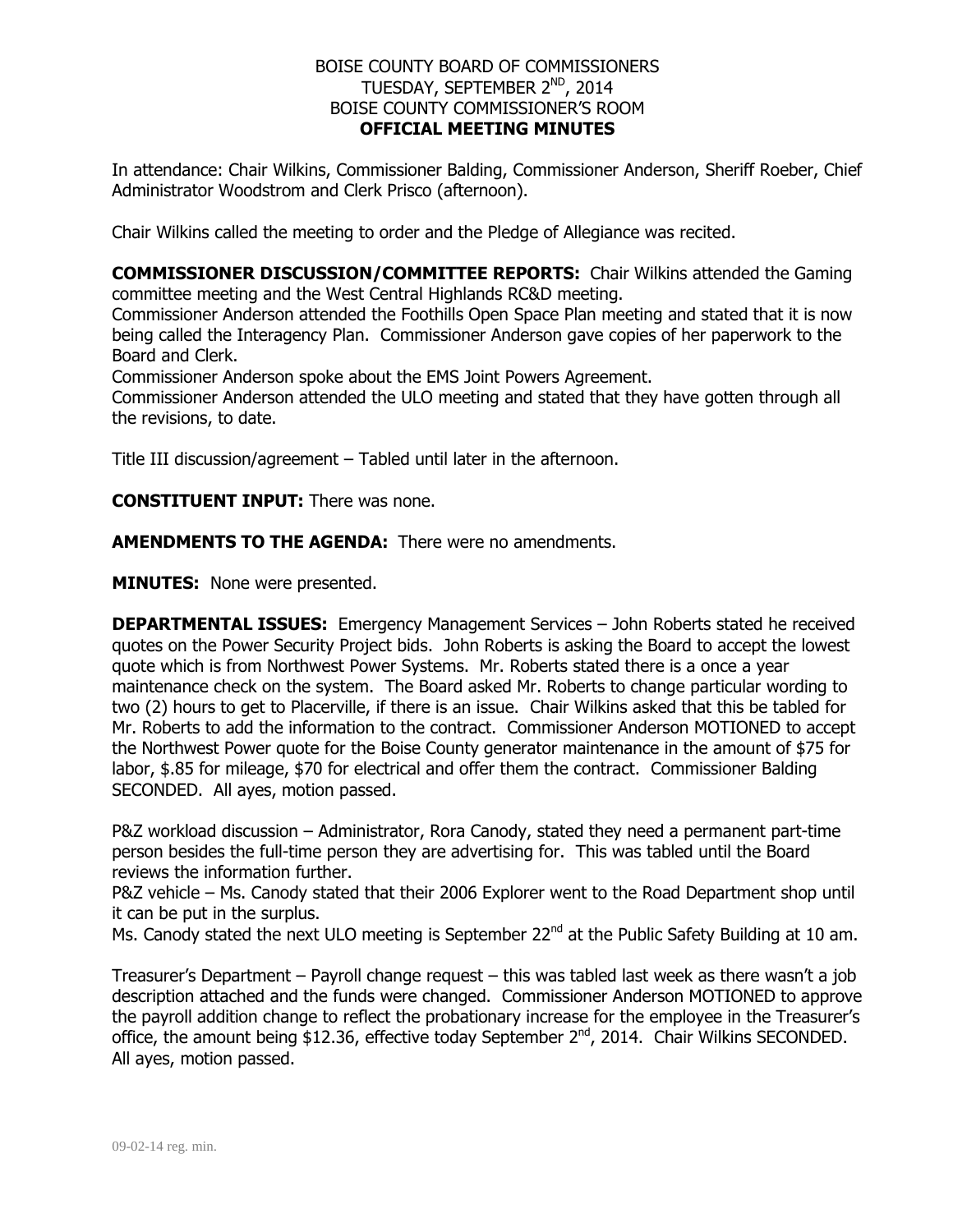Sheriff's Dispatch – Dispatch restroom timeline – (per Commissioner Balding's request) Sheriff Roeber gave the Board a copy of three bids and stated that the Repair & Maintenance fund has money in it (Dept. 03-03). Verbiage was added to a bid for the dispatch bathroom; "will supply and install the on demand water heater". Chair Wilkins MOTIONED western plumbing Inc bid, the BC Sheriff's office dispatch restroom in the amount of \$4243 that includes supplying and installing a hot water tank on demand, fixtures, materials permitting and waiver and install a hose bib, with a toilet, tank and sink and faucets and all other things that go with it. Commissioner Balding SECONDED. Commissioner Anderson added; upon receipt of insurance and a signed agreement. All ayes, motion passed.

Chair Wilkins MOTIONED to accept the bid from White Electric to install a hot water heater and receptacles in the amount of \$411. Commissioner Balding SECONDED. All ayes, motion passed.

Road Department – Superintendent, Bill Jones, gave a handout to the Board of a quote for a serpentine belt and other damage done to a vehicle. Mr. Jones stated that \$1,695.21 is the total for the parts and that the \$1,000 invoice he presented is for a hood. The Board approved both. Mr. Jones stated he will have a list together for surplus and will haul everything to Pickard Auction. Mr. Jones spoke about Clear Creek Drive and the drainage (Gary Secor) on the area the Road Department is working on. Commissioner Balding spoke about an issue in her area. Commissioner Anderson stated there is still an issue with the fence encroachment in the Garden Valley area.

**LIQUOR LICENSE APPLICATIONS:** Chair Wilkins MOTIONED to approve the Retail Alcohol Beverage License #2015-31 for the Corner Café Bar and Grill LLC in Horseshoe Bend and Retail Alcohol Beverage License #2015-32 for Ray's Corner Market, Horseshoe Bend, as presented. Commissioner Balding SECONDED. All ayes, motion passed.

**CONTRACTS/AGREEMENTS/GRANTS:** ICRMP policy renewal - Chair Wilkins MOTIONED to sign the ICRMP policy renewal multi-line insurance policy as presented for policy year 2014-2015. Commissioner Balding SECONDED. All ayes, motion passed.

Ada County Pathology Agreement - Chair Wilkins MOTIONED to approve the Ada County Pathology Agreement with Ada County for fiscal year 2014-2015 as presented. Commissioner Balding SECONDED. All ayes, motion passed.

**DEMAND WARRANTS:** Commissioner Anderson MOTIONED to approve the demand warrant to Valarie Delyea for an advance of expenses for the IJJA conference in Moscow, September 7th through September  $10<sup>th</sup>$  and that we approve the IJJA demand for conference registration for Val, Ben and Mr. Kasmarack in the amounts of \$271.09 for Ms. Delyea and \$615 for registration. Commissioner Balding SECONDED. Commissioners Balding and Anderson – aye; Wilkins – nay, motion passed.

**INDIGENT:** Chair Wilkins MOTIONED to go into executive session per I.C. 67-2345(1)(d) to discuss cases 14-08-C and 14-08-B and to discuss the Promissory Note draft review. Commissioner Balding SECONDED. Roll call vote: Chair Wilkins – aye, Commissioner Balding – aye, Commissioner Anderson – aye, motion passed unanimously. Coming out of executive session, Chair Wilkins MOTIONED to approve the lien on case 14-08-C and deny case 14-08-B due to lack of compliance and possible over income. Commissioner Balding SECONDED. All ayes, motion passed. Prosecutor Gee will review the Promissory Note draft and will discuss it next week.

**PA ISSUES:** EMS Joint Powers Agreement – he will discuss this again later in the month.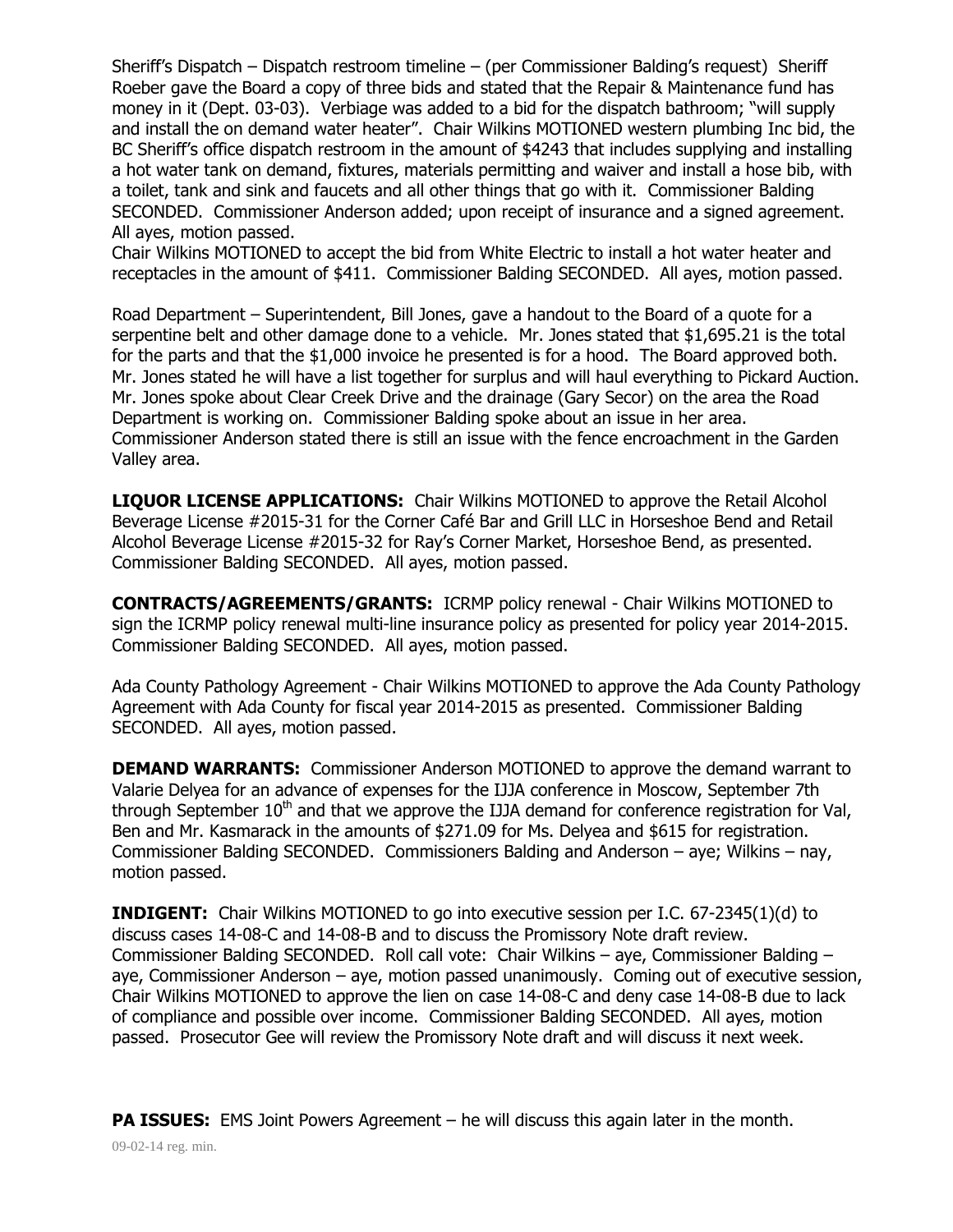Arrow Rock Road Maintenance Contract & advertising verbiage – this is the updated version. Prosecutor Gee will make the changes requested by the Board. Road Department Superintendent, Bill Jones, will place the advertisement in the newspaper for two weeks. The bids will be opened and accepted by Sept.  $30<sup>th</sup>$ .

The Board discussed the need to respond to the last letter from the Elmore County Commissioners. At Will Policy – this is on next week's agenda.

Tax deed disclaimer – Prosecutor Gee stated he has got this taken care of.

P&Z Moratorium – Prosecutor Gee handed out an opinion, to the Board.

Maloney bids – could not attend today, would like to reschedule. Prosecutor Gee presented a draft agreement. Chair Wilkins MOTIONED to approve the Independent Contractor Agreement as presented and revised by Prosecutor Gee for Jolene Maloney, as an Independent Contractor for the Prosecutor's office, with the rate as explained for 7 months to automatically terminate March 31st 2015, not to exceed the \$50,000 as budgeted. Commissioner Balding SECONDED. Roll call vote: Chair Wilkins – aye, Commissioner Balding – aye, Commissioner Anderson – aye, motion passed unanimously.

Chair Wilkins MOTIONED to go into EXECUTIVE SESSION per I.C. 67-2345(1)(b): Personnel. Commissioner Balding SECONDED. Coming out of executive session, Chair Wilkins stated there was an update on three items from the Prosecutor, no decisions were made.

There was discussion by Chair Wilkins on the IWS bills that have not been paid yet for the Transfer Station damage. Prosecutor Gee suggested waiting 30 days to send another request.

**IDAHO RALLY POST EVENT UPDATE:** Mr. Blout gave the Board another mining pan with event information on it as a thank you for the support and gave an update to the Board. Mr. Blout stated he would like a letter of support, from the Commissioners to Potlatch, to use their private ground for some of the event.

**P&Z - PUBLIC HEARING:** Corn Lot line vacation – Ms. Canody presented the Staff Report and read it into the record. Chair Wilkins closed the regular meeting and opened public hearing. Jayne Reed, Garden Valley, asked about the quitclaim deeds and why weren't they done back in the 80's? Were other lots combined or has this been combined before? Ms. Reed stated that there was a dispute and that they tried to close the property previously. Chair Wilkins closed the public hearing and opened the regular meeting for Board discussion. Chair Wilkins MOTIONED to approve Michael J Corn lot-line vacation #14-004 for parcel #RP0820200000240 for the property located in T10N, R4E, Section 33 in the SW quarter, Warm Springs Estates Amended Lot 24, 22 Deer Trail, condition upon the following: the applicant shall present, to the P&Z Department, for review prior to recording the following information: a) a record of survey mylar showing the new lot boundary, b) a reduced 8 1/2 copy of the Record of Survey, c) from applicant showing a new legal description for the one new lot. d) through the Boise County Treasurer that all property taxes have been paid in full, to date. 2) a lot line vacation does not become valid until such time as the forms and exhibits are provided and signed by the P&Z Administrator and recorded in the Boise County Recorder's office. The lot line vacation does not become complete until the deed granting the lot line vacation to the respective owners is also recorded with the Boise County Recorder's office. Order: based on the FCO's contained herein, we, the Board of County Commissioners, approves lot line vacation #14-004 Michael J Corn contingent upon the applicant satisfying all conditions as set forth in the proposed FCO's, Boise County Commissioners reserve the right to withdraw this approval if the applicant fails to adequately satisfy these conditions. Commissioner Anderson SECONDED. Roll call vote: Chair Wilkins – aye, Commissioner Balding – aye, Commissioner Anderson – aye, motion passed unanimously. The Board will sign the FCO's later today. FCO's for the Corn lot vacation were signed this afternoon.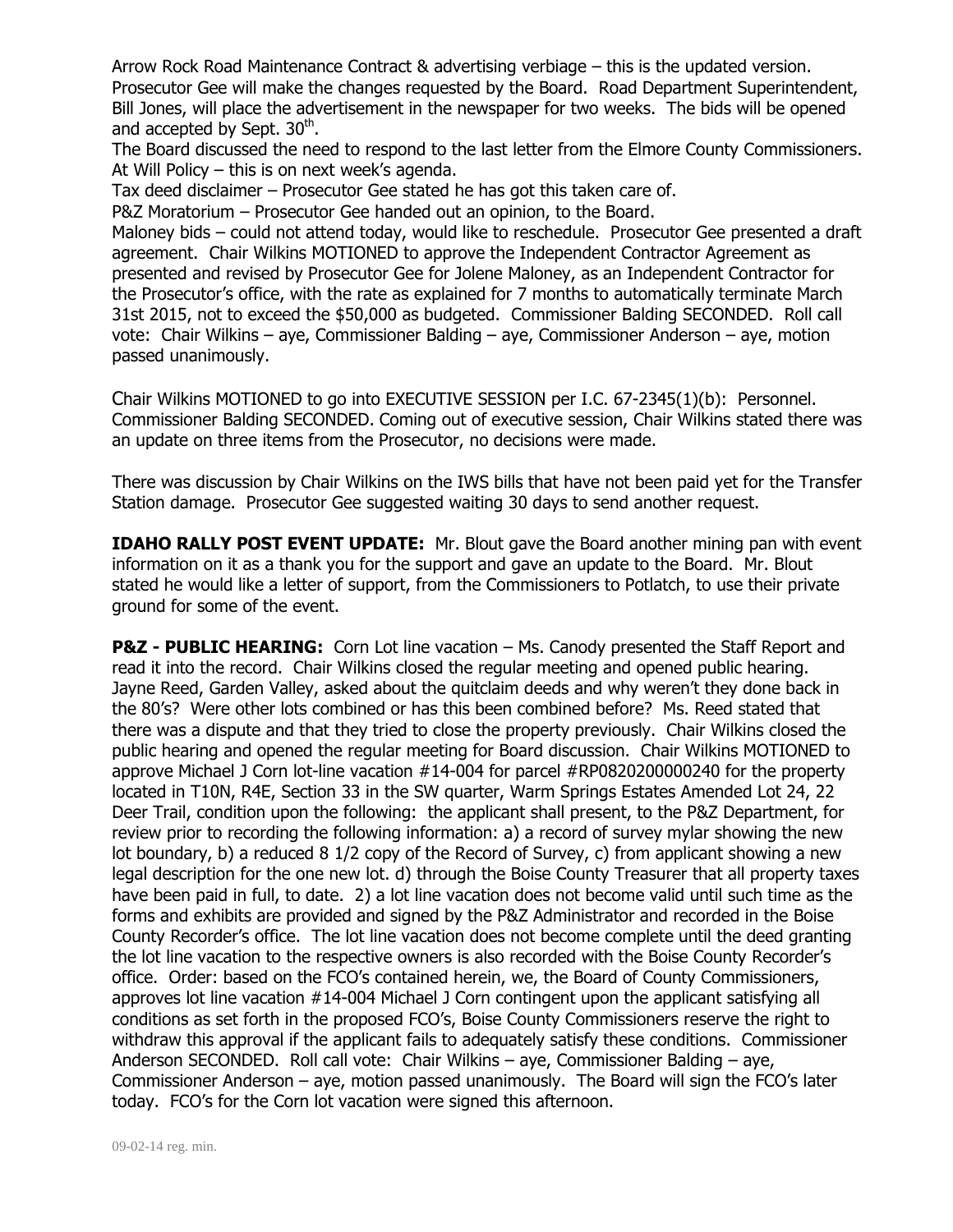**BOISE COUNTY FY 2015 BUDGET APPROVAL:** Commissioner Anderson spoke about the bond and property tax dollars. Commissioner Balding had no questions or comments. Chair Wilkins spoke about Commissioner Anderson's statement. \$9,256,711.60 is the total of the budget. Chair Wilkins MOTIONED to approve Resolution 2014-58, a Boise County resolution adopting the Boise County budget for FY 2015; whereas the Board of County Commissioners, pursuant to IC 31- 1605, pubished the date, time and place of the public hearing on the Boise County 2015 budget and whereas the Board of County Commissioner's held a public hearing on the FY 2015 tentative budget in the Commissioner's chambers located in the Miner's Exchange Building, 420 Main Street, Idaho City, Idaho, on Tuesday, August 26, 2014 and whereas the Board of County Commissioners did not make changes to the FY 2015 tentative budget; therefore be it resolved that upon conclusion and said hearing and in open public session on September 2, 2014, the Board of County Commissioners determined and based the amount of the FY 2015 budget in the amount of \$8,806,711.69 and \$450,000 for the County Bond Fund respectively, both of which are not greater than the amount published in the FY 2015 budget as attached, see attached Exhibit A. I (Chair) make a MOTION to approve, as presented, for the 2015 budget. Commissioner Balding SECONDED. Commissioner Anderson added that all surplus funds were not used to their potential. Roll call vote: Chair Wilkins – aye; Commissioner Balding – aye; Commissioner Anderson – nay, motion passed.

**GAMING DISCUSSION:** Gaming Committee – The public meetings were held in Placerville, Crouch, Idaho City and Horseshoe Bend. The consensus, at public meetings, was: 60% for; 40% against and it was an overwhelming statement that the voters want the right to vote on the matter. There was discussion to seek an advisory ballot and by unanimous consent of the committee, to move forward with an advisory vote. Social impact concern was expressed. One of the Board's biggest concerns is their ability to further the issue; meaning largest percentage of revenue to stay with the county. Chair Wilkins MOTIONED that the Boise County Board of County Commissioners move forward with an advisory question, regarding limited gaming, and that it be on the November 4<sup>th</sup> ballot. Commissioner Balding SECONDED. Roll call vote: Roll call vote: Chair Wilkins – aye, Commissioner Balding – aye, Commissioner Anderson – aye, motion passed unanimously. Prosecutor Gee advised the Board on how the advisory question might be worded. Prosecutor Gee stated that he has been looking at successful gaming communities such as Colorado and South Dakota municipalities and defining the issue further. Chair Wilkins MOTIONED that this Board move forward with an advisory vote to be submitted to the State for the November 4<sup>th</sup> ballot to read as follows: Should Boise County pursue an amendment to Article 3, Section 20 of the Idaho Constitution in order to allow the municipal voters in Idaho City, Horseshoe Bend, Crouch and Placerville to approve limited gaming, in city designated districts within their city limits, in licensed facilities that are taxed and regulated by Boise County and the State of Idaho. Commissioner Balding SECONDED. Roll call vote: Chair Wilkins – aye, Commissioner Balding – aye, Commissioner Anderson – aye, motion passed unanimously.

There was discussion on press release wording, to include the finalized wording of the question, in the document.

## **MISCELLANEOUS & CORRESPONDENCE:**

- Grayback Gulch property letter from USDA informational only. A copy was given to Assessor Adamson and P&Z Administrator Canody.
- Payette River Scenic Byway letter Commissioner Anderson gave a sample resolution to the rest of the Board and this subject is to be discussed during the Commissioner discussion on September 9<sup>th</sup> meeting.
- Becker Project letter original comments stand, no action taken.
- Future agenda topics review the Board reviewed and discussed future topics.
- Prosecutor building remodel bids: Castle Mountain Homes \$7,728.81 carpeting, wall repair and painting, and u-haul for four days; second bid is a conglomeration of three